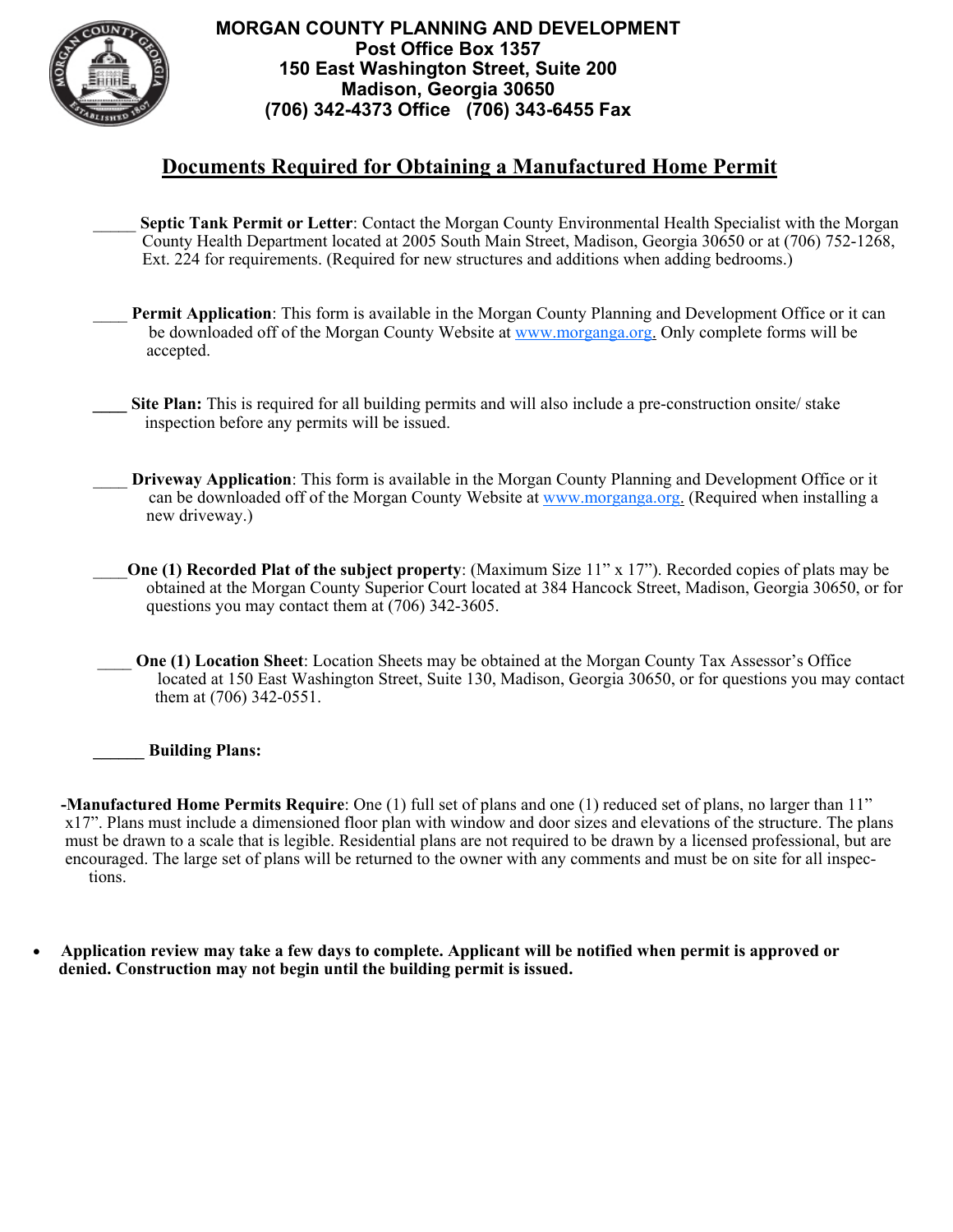

## **MORGAN COUNTY PLANNING AND DEVELOPMENT Post Office Box 1357 150 East Washington Street, Suite 200 Madison, Georgia 30650 (706) 342-4373 Office (706) 343-6455 Fax**

## **WELCOME TO MORGAN COUNTY**

 *IMPORTANT INFORMATION FOR MANUFACTURED HOMES*

Required Inspections- May not be all inclusive. *\*\* An additional fee will be charged for each re-inspection\*\** **First Inspection—** Driveway, house pad and footing

- Driveways must be installed per Morgan County Standards as stated on the Driveway application by the Roads and Bridges department. Culvert and gravel must be installed prior to the inspection.
- Area in which home is to be placed must be free of all vegetation (grass, stumps and other debris). The pad must be graded so water flows a minimum of 10' away from the home.
- $\bullet$  Pier footings must be inspected prior to pouring concrete. Pier footings must be a minimum sixe of 24" x 24" x 8" or per manufacture's specifications whichever is larger. Only steel grade stakes are permitted in the footing.
- ABS pads must be inspected prior to placement of single wide home.

**Second Inspection—** Tie down and mechanical setup (Underpinning must NOT be installed).

- Pier columns must be installed per manufacture's specifications. This also includes blocking and wedges.
- All plumbing must be installed underneath home.
- All electrical wiring/conduit must be installed and bonding strap/wire must be visible.
- Dryer vent must be installed to the outside (dryer vent must be rigid metal pipe).
- An outside disconnect must be installed.
- Vapor barrier installed and all construction debris removed from under home.

**Third Inspection—** Final electrical and final setup

- Inspectors must be able to enter the home to inspect.
- Block underpinning installed with stucco or painted, and crawl space access door installed.
- A minimum of a 4'X4' landing installed at each exit. If landing is over 30 inches from finished grade, then a minimum of 36" high guardrail must be installed with pickets no more than 4" apart.
- Steps are to be no more than 7-3/4" high and the tread must be a minimum of 9" deep.
- The well and septic tank must be installed.
- All electrical work must be complete.
- Heating and air system must be installed.
- Porches/ decks must be free standing. **DO NOT** attach to house.

#### **Final Inspection — Certificate of Occupancy**

- Electrical power must be on for this inspection.
- Inspectors must be able to enter the home to inspect electrical outlets and smoke detectors.
- Site address must be installed at street.
- Yard must be seeded, straw spread, and driveway completed.

*Please Note:*Anyone that moves into a home prior to receiving a Certificate of Occupancy may be issued a citation under County Ordinance.